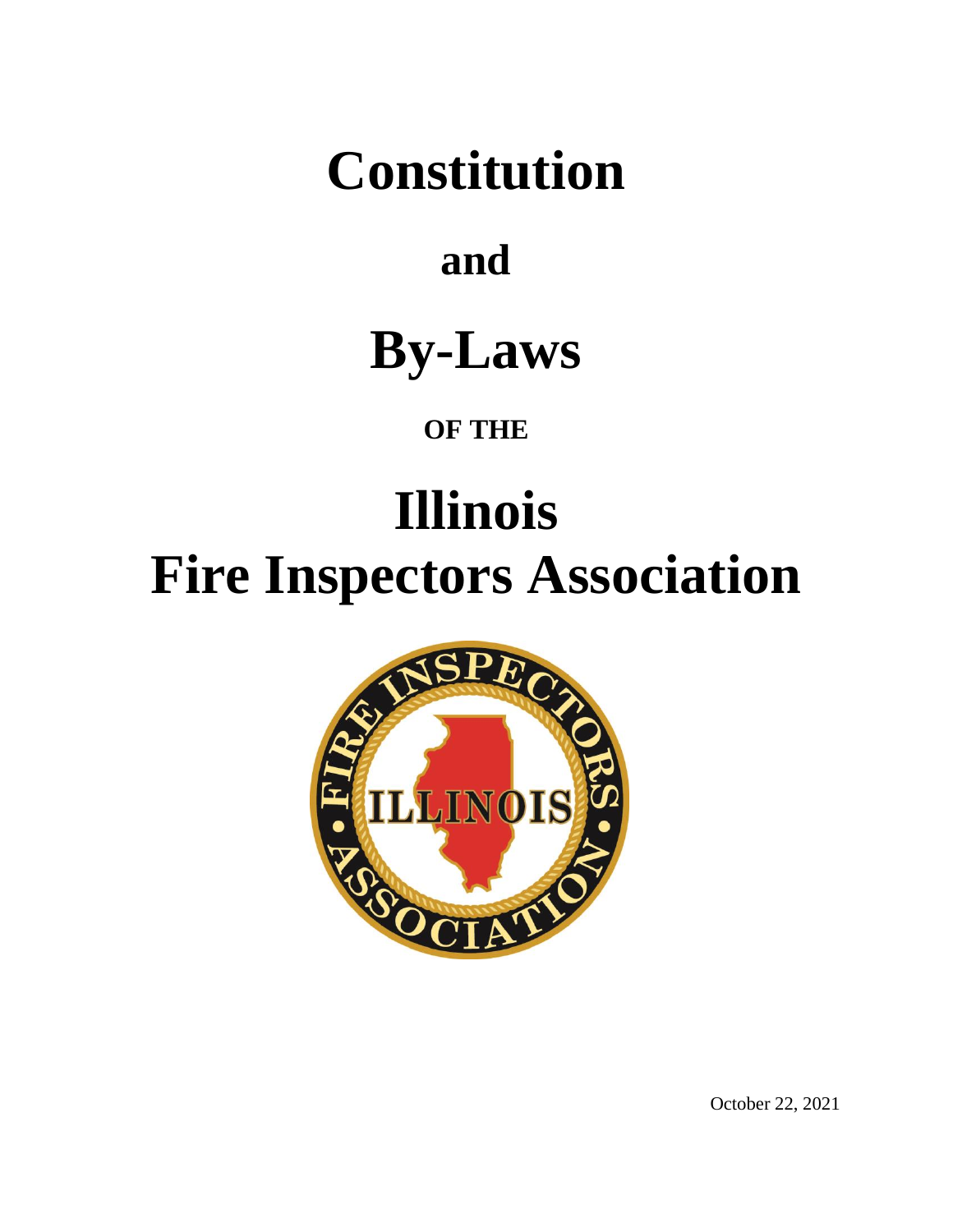### **ARTICLES**

| <b>ARTICLE I</b>     | <b>NAME</b>                                |
|----------------------|--------------------------------------------|
| <b>ARTICLE II</b>    | <b>PURPOSE/MISSION</b>                     |
| <b>ARTICLE III</b>   | <b>MEMBERSHIP</b>                          |
| <b>ARTICLE IV</b>    | <b>BOARD OF DIRECTORS</b>                  |
| <b>ARTICLE V</b>     | <b>OFFICERS</b>                            |
| <b>ARTICLE VI</b>    | <b>DUTIES OF OFFICERS</b>                  |
| <b>ARTICLE VII</b>   | <b>OFFICE STAFF</b>                        |
| <b>ARTICLE VIII</b>  | <b>COMMITTEES</b>                          |
| <b>ARTICLE IX</b>    | <b>ELECTION OF OFFICERS</b>                |
| <b>ARTICLE X</b>     | <b>FISCAL YEAR</b>                         |
| <b>ARTILCE XI</b>    | <b>ASSESSMENT OF DUES</b>                  |
| <b>ARTICLE XII</b>   | <b>VOTING/MEETINGS</b>                     |
| <b>ARTICLE XIII</b>  | <b>DISSOLUTION OF THE IFIA</b>             |
| <b>ARTICLE XIV</b>   | <b>INUREMENT OF INCOME</b>                 |
| <b>ARTICLE XV</b>    | <b>MEMBERSHIP WITH OTHER ORGANIZATIONS</b> |
| <b>ARTICLE XVI</b>   | <b>DUES</b>                                |
| <b>ARTICLE XVII</b>  | <b>MEETING DATES</b>                       |
| <b>ARTICLE XVIII</b> | <b>MEETING AGENDA</b>                      |
|                      |                                            |

Amended February 24, 2017 February 21, 2014 May 18, 2012 September 23, 2011 December 17, 2010 May 28, 2010 June 26, 2009

Page **2** of **18**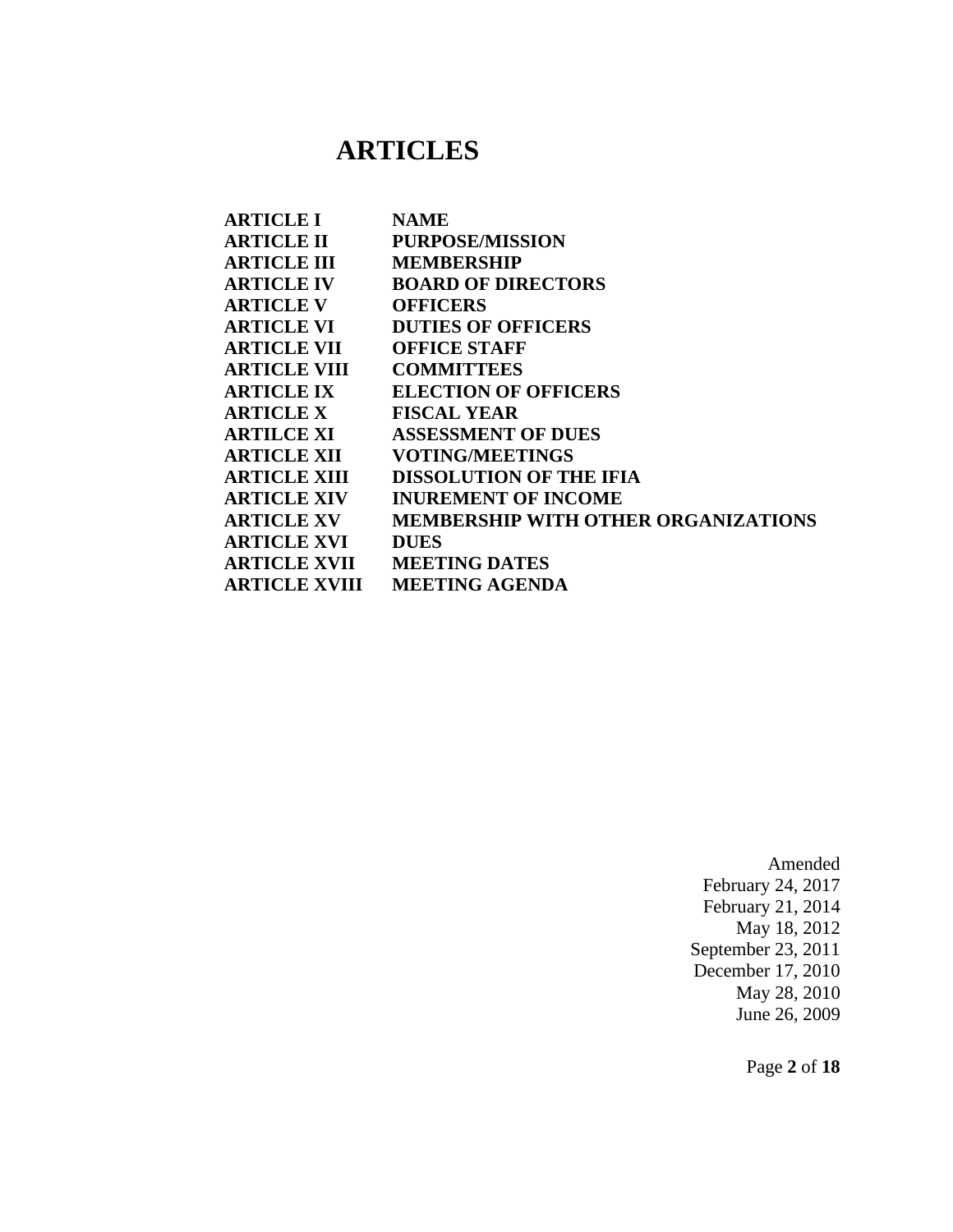#### **ARTICLE I - NAME**

The founding organization shall herein be referred to in these bylaws as the Illinois Fire Inspectors Association (IFIA), as registered and chartered under the "Not-For-Profit Corporation Act" of the State of Illinois to exist perpetually.

#### **ARTICLE II – PURPOSE/MISSION**

- A PURPOSE: To advance the knowledge of fire prevention, fire safety education, Community Risk Reduction, and fire investigation through cooperation, legislation, and communication of information; to assist its membership in efforts to disseminate fire and life safety awareness to the public; and to train fire prevention personnel by offering training and certification courses.
- B The IFIA shall be non-partisan, non-sectarian, non-racial, and non-political in all of its activities.
- C The IFIA shall not participate in any political campaign on behalf of any candidate for public office. However, this is not to prohibit the IFIA from being involved in nonpartisan political activities that are related to its mission.
- D This section shall not prohibit the distribution of "position statements" by candidates for political office, provided that all candidates seeking an office are afforded the same opportunity to have their "position statements" distributed.
- E MISSION: To reduce deaths and injuries from fire, and other dangers, through education, enforcement, and engineering.
	- GOAL #1: To develop and promote minimum competency standards for fire prevention personnel through:
		- a. All fire prevention and suppression personnel;
		- b. All fire service organizations;
		- c. All education and training delivery systems; and certification programs
		- d. All levels of government.
	- GOAL #2: Promote fire and life safety efforts at state and national levels.

#### **ARTICLE III - MEMBERSHIP**

Section 1 - Active Members

Every fire protection district, municipality, or privately owned fire department, whose business is fire suppression, protection, or life safety, complying with By-Laws of the IFIA is eligible for Active Membership.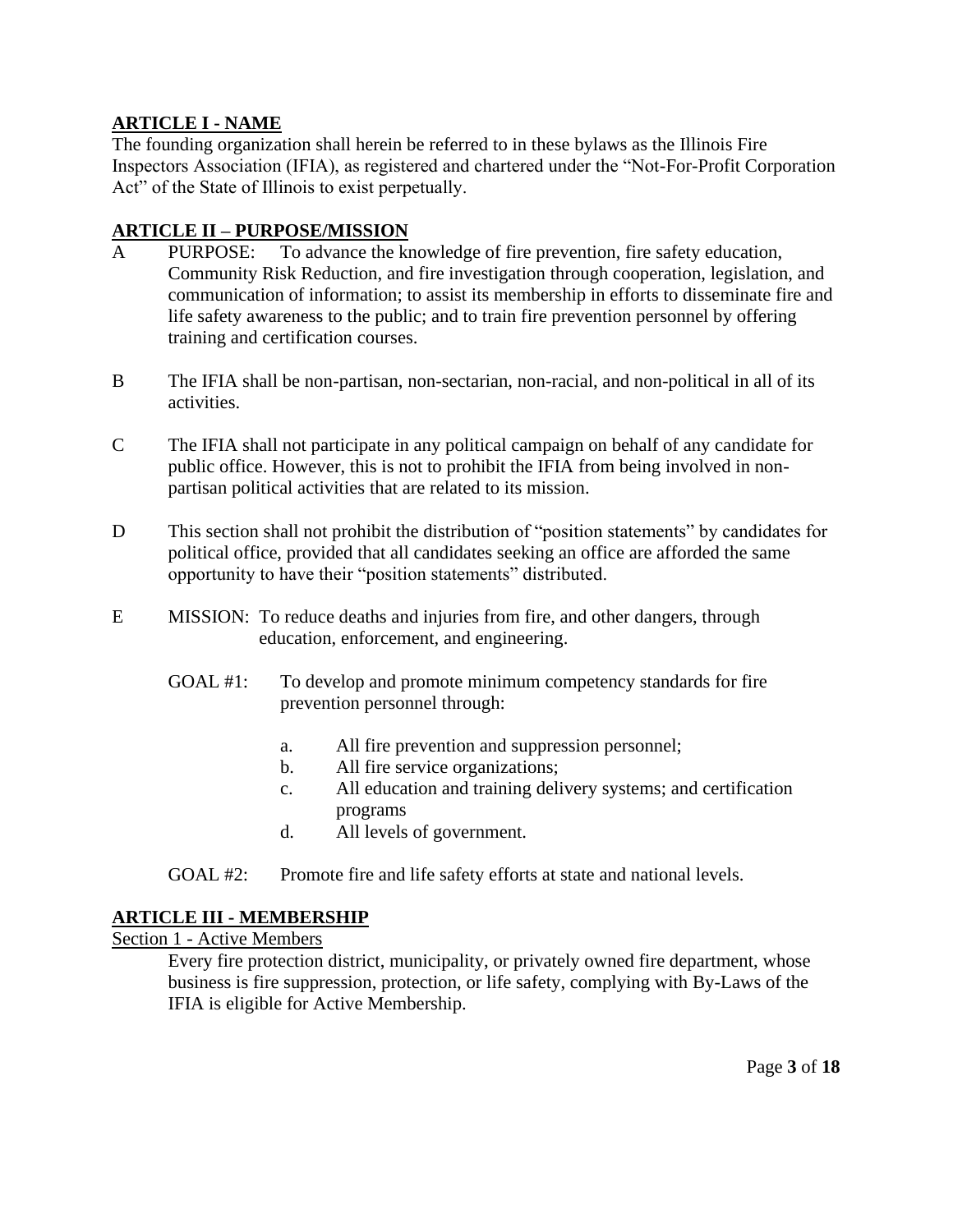- A Active membership is by organization, not individuals.
- B An Active Member:
	- a. May attend all meetings and functions.
	- b. May speak on the floor of any meeting.
	- c. Is eligible to vote or hold elective office.
	- d. May serve on or chair a committee.

#### Section 2 - Associate Members

- A Every person, partnership, corporation, private company, or association interested in fire safety and complying with the By-Laws of the IFIA is eligible for Associate Membership.
- B An Associate Member:
	- a. May attend all meetings and functions.
	- b. May speak on the floor of any meeting.
	- c. Is eligible to vote or hold elective office
	- d. May serve on or chair a committee.

#### Section 3 - Honorary Members

- A Every person who is retired or honorably separated from an active member organization is eligible for Honorary Membership, and can apply to the Board for Honorary status. An Honorary Member shall have the same privileges and restrictions of membership, as does an Associate Member, except that an Honorary Member shall be exempt from any collections of dues.
- B A past president is automatically considered an honorary member.
- C Honorary status may be revoked by a majority of the Board, for cause.

#### Section 4 - Chapter Organization Permitted

- A Chapter sub-structures may be created to allow for IFIA members to group together for special interest purposes, for the purpose of conducting monthly, bi-monthly, or special meetings, establishing a quorum, election of chapter officers, voting on chapter matters, and the conducting of other business of a chapter matter. The special interest groupings shall be determined by the Board of Directors as established under Article VIII.
- B Operations
	- 1. In order to provide for operating expenses, a chapter may, upon the recommendation of the chapter treasurer, and approval of a majority of its members present at any regular chapter meeting, exact a chapter dues assessment.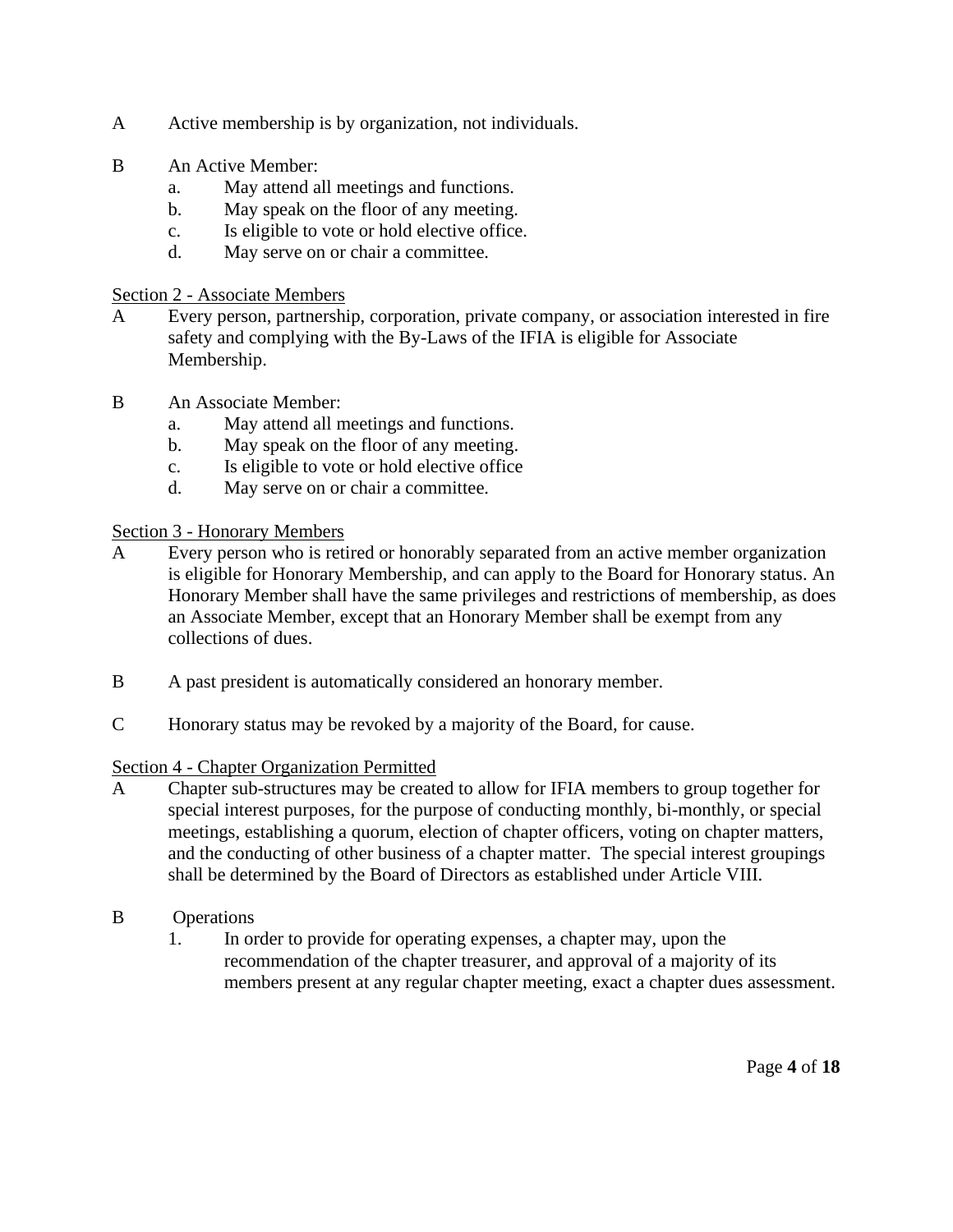- 2. Upon approval of the IFIA Board, financial assistance for chapter events may be provided from the IFIA. Proceeds from these events shall be managed in such a way as to ensure that the IFIA is reimbursed whenever possible.
- 3. It shall be the duty of the chapter President to secure approval from the IFIA Board to hold any events in the name of the IFIA.
- 4. A complete accounting of all chapter finances shall be forwarded to the IFIA office within 30 days of the end of the calendar year.
- 5. It shall be the duty of the officers of a chapter to ensure that all activities are in compliance of these By-Laws. Guidance on these matters shall be provided through the Executive Director.
- 6. It shall be the duty of the president of the chapter to attend the monthly board meetings of the IFIA to report on the activities of the chapter. A proxy can be appointed by the chapter to represent the chapter, in place of the chapter president for a specified period of time by written notice to the IFIA. Such proxy representative shall be a member of their Executive Board of the chapter and shall have proxy voting rights.
- 7. A chapter shall provide for a treasurer who shall, in addition to any other duties, keep an accurate accounting of all funds handled by the chapter. This accounting shall be done in a manner acceptable to the IFIA Executive Director with the goal of facilitating the IFIA annual audit. Bi-annual and annual reports are required to be sent to the IFIA, per ARTICLE VII, SECTION 2
- 8. The By-Laws of the IFIA shall govern a chapter. The chapter may develop their own operating rules and regulations provided they are not in conflict with those of the IFIA.
- 9. A chapter shall provide to the IFIA Executive Director a complete list of all board members not later than January  $31<sup>st</sup>$  of each year.
- 10. The IFIA Executive Director shall provide the chapter a list of the IFIA members annually.
- 11. A chapter who is found to be in violation of these By-Laws, or who because of non-participation, fail to exist, may, after review of three-fourths (3/4) majority vote of the Board of Directors, have the chapter charter revoked.

#### **ARTICLE IV - BOARD OF DIRECTORS**

Section 1 - Board of Directors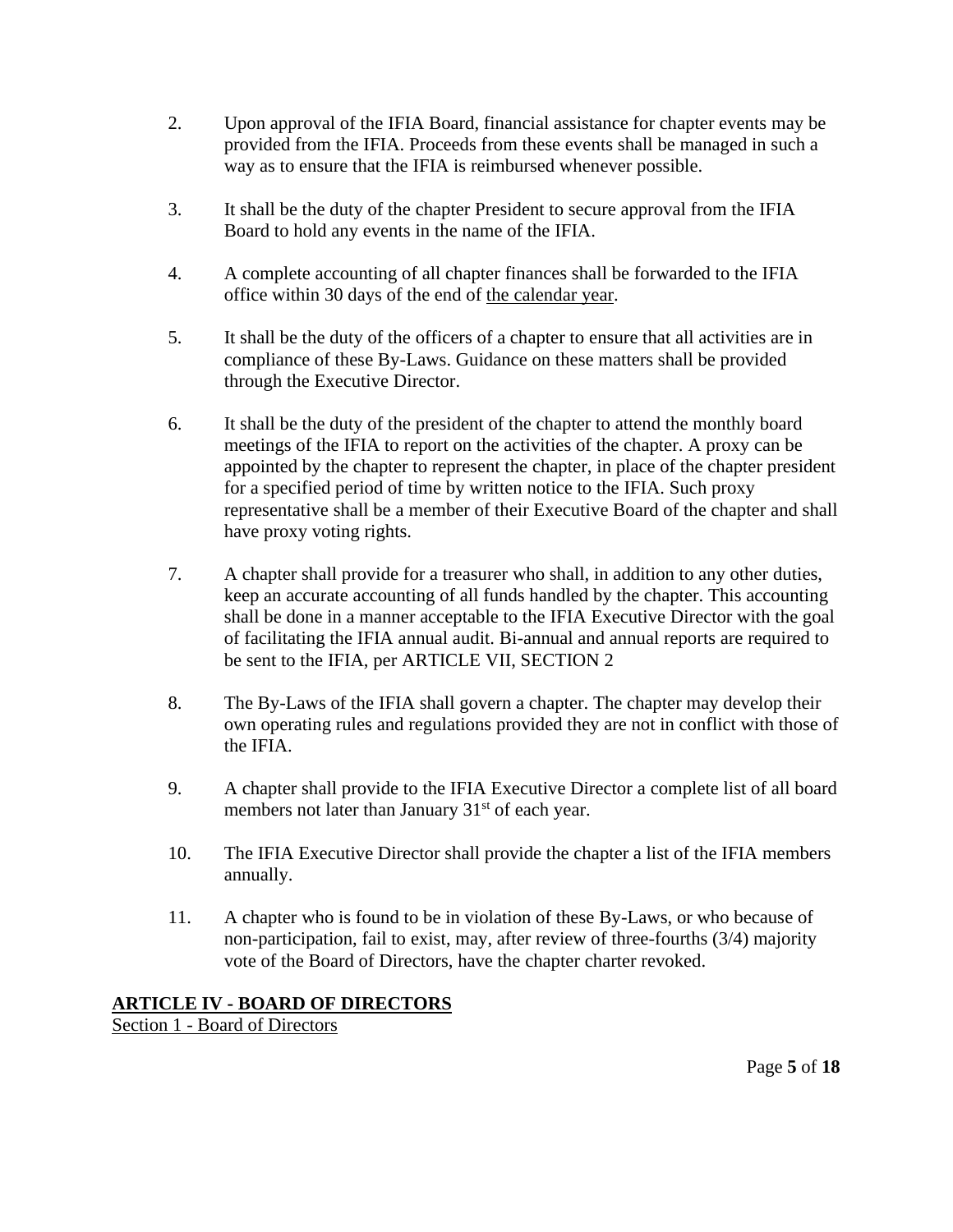The Board of Directors (Board) shall consist of the four (4) elected officers of the IFIA the most recent active past president of the IFIA, the Executive Director, the Deputy Executive Director, the Legislative Liaison, the chair of any standing committee, and the President of any chapter. No one person shall be qualified to hold more than one directorship during any annual term.

#### Section 2 - Executive Board

- A Voting members of the Board of Directors shall be known as the Executive Board, and shall include the President, Vice-President, Treasurer, Secretary, the past President, chapter President(s), and the Executive Director as needed.
- B A maximum of one (1) Associate member may serve on the Executive Board at one time.
- C The Executive Director shall only vote in a tie. In the absence of the Executive Director, the Deputy Executive Director shall be included.

#### Section 3 - Meetings

- A Monthly Board meetings shall precede the monthly membership meetings at a time and place to be decided by the sitting board.
- B Board of Directors meetings can be cancelled in advance.
- C Chairpersons of standing committees shall attend all Board and general membership meetings to report on the activities of their committees. In the event that the Chairs cannot attend, a written report of their committee shall be forwarded to the Secretary prior to the regularly scheduled Board meeting.
- D Any member may attend a board meeting, but they are not allowed to address the Board unless a written request to address the board has been submitted prior to the start of the meeting. Such request shall specify the topic or topics on which the member wishes to be heard.
- E Board Meetings shall be closed to non-members except under one of the following circumstances:
	- 1. At least 48 hours prior to the meeting time a written request shall be submitted to a board member. Such request shall specify the topic or topics on which the nonmember wishes to be heard. Such non-member may address the board and then will be excused prior to the start of the regular order of business.
	- 2. At the Board's request, a non-member may address the board without submitting a request. Such non-member will be heard prior to the start of business and shall be excused prior to the start of the regular order of business.

#### Section 4 - Executive Session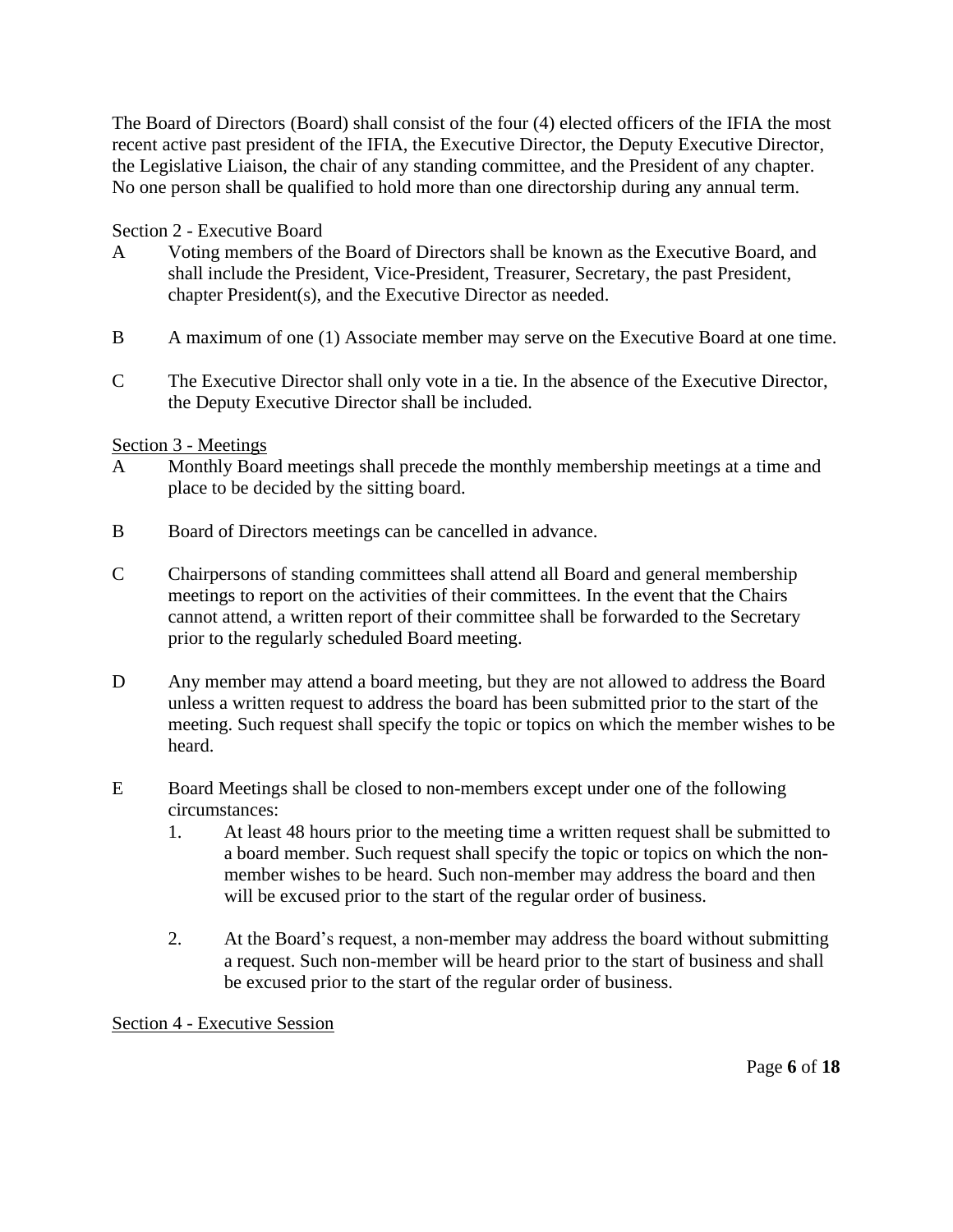A closed executive session may be called for the purpose of discussing personnel matters or matters of litigation. Any member of the Executive Board may call for executive session with approval of a majority of the Board members present.

#### Section 5 - Duties

- A It shall be the duty of the Board to transact all business of the IFIA during the time intervening between the regular meetings of the members of the IFIA.
- B The Board is to govern the activities of the IFIA within the By-Laws of the organization.
- C The Board is to set policy, approve projects, and present these before the general body.
- D The Board is to represent the IFIA at outside functions as assigned, i.e., conferences, seminars and other fire service meetings.

#### Section 6 - Conflict of Interest

In any matter that is brought to the Board for action, and in which a Board member has a personal pecuniary interest or other interest which would give rise to a conflict of interest or the appearance of a conflict of interest, said Board member shall disclose that interest to the Board before discussion is held or action is taken. Upon disclosure, the Board by a simple majority shall determine whether the member with the conflict should be recused from the meeting during discussion, refrain from discussion of the items, refrain from voting on the item, or any combination thereof. Failure to disclose a conflict of interest may be cause for disciplinary action, including but not limited to removal from office.

#### Section 7 – Vacancies

In the event of a vacancy occurring on the Board of Directors, the remaining Board members, by majority vote, shall appoint a member to complete the vacated term of the position*.* OR in the event of a vacancy occurring on the Board, each elected position will move to the next position, and the remaining members, by majority vote, shall appoint a member to complete the open position (Treasurer).

#### Section 8 – Electronic Voting by Board of Directors

- A When deemed appropriate by the President, members of the Board may conduct business electronically. Electronic methods may include email, video conferences, or phone conference calls. A motion will be considered passed if a majority of the Board has voted in favor of the motion. All motions passed electronically will be read into the minutes at the next Board meeting.
- B When an electronic notice regarding a vote is sent out, Board members will have three business days to respond to the request for their vote to be counted.

#### Section 9 - Quorum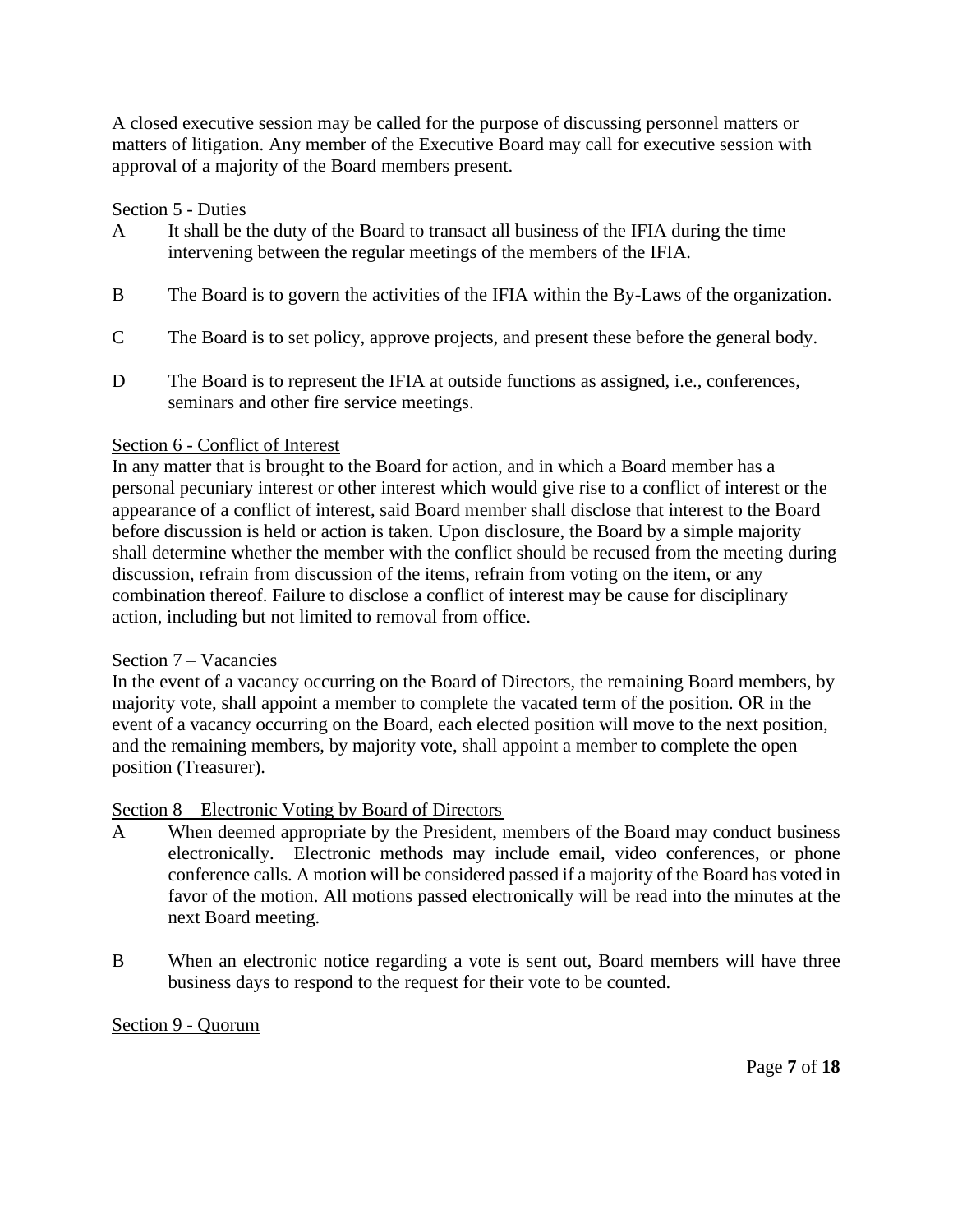Three members of the Executive Board shall constitute a quorum for the transaction of any business at any meeting of the Board or Directors, provided that, if less than a majority of Directors are present at that meeting, a majority of members who are present may reschedule the meeting to another time.

#### Section 10 – Special Meetings

- A Two Executive Board members are needed to call for a special meeting.
- B Only members of the Executive Board may attend these meetings, unless invited to attend by the Executive Board.
- C In order to conduct business at any special meeting a quorum of the Executive Board shall be present per ARTICLE IV, SECTION 8.

#### **ARTICLE V - OFFICERS**

Section 1 - Officers

- A The elected officers of the IFIA shall consist of a President, Vice President, Secretary, and Treasurer.
- B No person shall be elected to hold more than one office during any term.
- C To be eligible to hold office as an elected officer, that person must be from an organization that has been a member of the IFIA for a minimum of one (1) year.

#### Section 2 - Term

- A When elected to the Board, the term shall be through the term of Past President.
- B The entry position to the Board shall be Treasurer. Each subsequent year the existing officers will move up to a new position. The ranking, in order, is Treasurer, Secretary, Vice President, President, and past President.
- C The positions of Secretary, Vice President, and President will be automatically assumed, and not subject to floor nominations.
- D Each candidate for position of officer, must be an active or Associate member as defined by these By-Laws, be in good standing within their organization, and working in a position of fire prevention and/or education. In addition, he/she must furnish written evidence of support and approval of his/her Chief of the Department or CEO.
- E In the event that a member, during their current role, is no longer an active member of the IFIA by reason of job elimination, retirement, or other similar reasons, they shall be entitled to fill out their current role until the next election of officers, pending approval of the majority of the remaining Board members.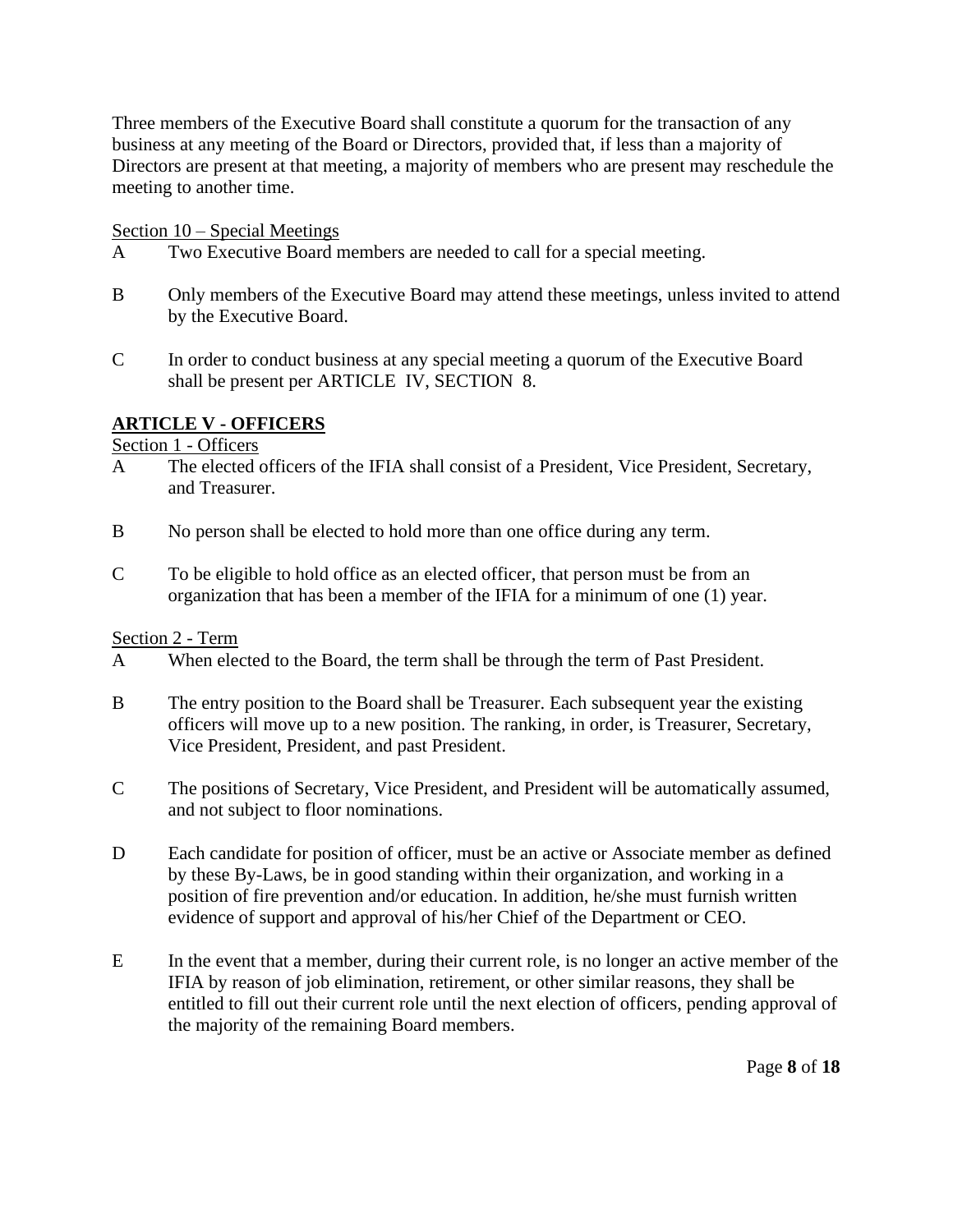#### Section 3 - Executive Director

The Executive Director is appointed by the Board on an annual basis in June of each year. The Executive Director shall have no voting right except to break tie votes of the Board of Directors. The Executive Director may be an active member or an honorary member of the Association.

#### Section 4 – Deputy Executive Director

The Deputy Executive Director is appointed by the Board on an annual basis in June of each year. The Deputy Executive Director shall have no voting right except to break tie votes of the Board when acting in the role of the Executive Director. The Deputy Executive Director may be an active member or an honorary member of the Association.

#### Section 5 - Executive Director Emeritus

This position is an honorary position bestowed on a retired Executive Director. As an emeritus, this person may serve in any capacity as seen fit by the Board.

#### Section 6 - Removal of Officers

Any officer may be removed from office by the Executive Board whenever, in the Board's judgment, the best interests of the IFIA would be served. Removal requires an affirmative vote of a three fourths (3/4) majority of the remaining voting members of the Board (proxies not allowed). Any officer may be disqualified for office by failing to act, or follow, the rules as defined in these by-laws.

#### Section 7 - Compensation

The offices of President, Vice President, Treasurer, Secretary, Executive Director, Deputy Executive Director, and Past President, shall receive no compensation for their services, but nothing contained herein shall preclude reimbursement of expenditures paid on behalf of the IFIA, if approved by the Board of Directors.

#### **ARTICLE VI - DUTIES OF OFFICERS**

#### Section 1 - President

- A It shall be the duty of the President to preside over all meetings of the IFIA and of the Board. He/she shall sign all orders duly granted by the IFIA or by the Board. He/she shall appoint all standing committees, with the exception of the Fire and Life Safety Committee, in January. The Fire and Life Safety committee shall be appointed in June. All appointments are subject to approval of the Board.
- B The President is to preside at all IFIA meetings, set the agenda, call and preside at Board meetings, and assign corresponding business to the appropriate officers and/or committees.
- C The President**,** or his/her designee, is to serve as the IFIA representative to the Illinois Fire Services Association.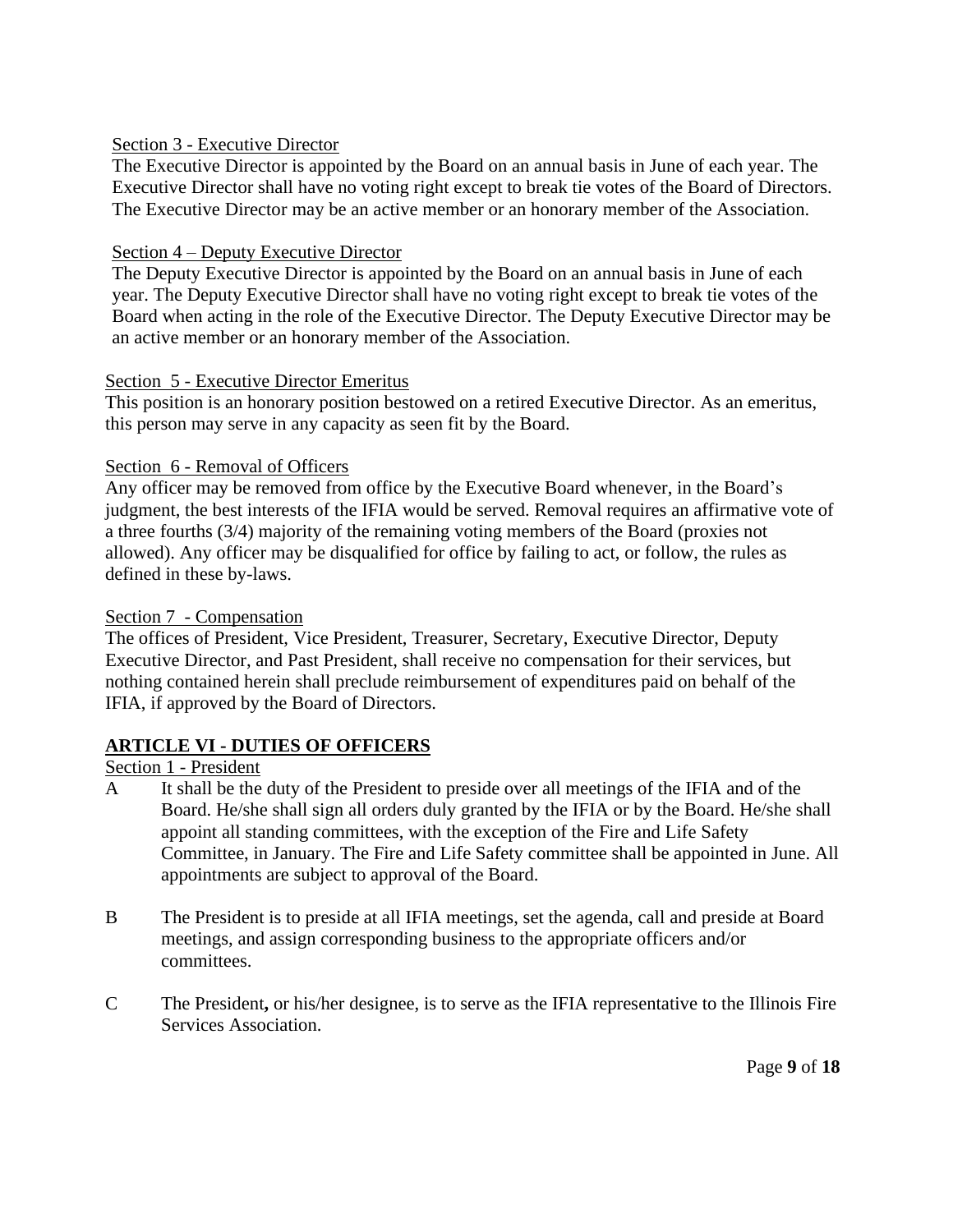- D The President, or his/her designee, is to serve as the IFIA representative to the International Fire Marshals' Association.
- E The President Elect is to assign a chairperson to all standing committees at the annual Board's planning meeting.

#### Section 2 - Vice President

It shall be the duty of the Vice President to perform all of the duties of the President in his/her absence. Further, the Vice President shall actively attend meetings, seminars, conferences and other functions as necessary to prepare for IFIA representation as President.

#### Section 3 - Secretary

It shall be the duty of the Secretary to keep minutes of all proceedings of the IFIA and of the Board of Directors. He/she shall see that the minutes of the monthly IFIA meeting is presented to the administrative offices for publication by the first of the following month. Further, the Secretary shall actively attend meetings, seminars, conferences and other functions as necessary to prepare for future IFIA roles.

#### Section 4 - Treasurer

- A It shall be the duty of the Treasure**r** to handle the monetary affairs of the monthly meetings. Further, the Treasurer shall actively attend meetings, seminars, conferences and other functions as necessary to prepare for future IFIA roles.
- B An annual financial review shall be done of the IFIA financial records by the end of February by personnel who are not currently on the Board. The Treasure**r** shall review the findings and report it to the Board.
- C The IFIA Treasurer shall accept through the IFIA general office each chapter's annual treasurer's report
- D The Treasurer is to work closely with the Office Manager to see that all accounts balance and special projects are reported and accounted for when completed.
- E The Treasurer is to report the IFIA finances to the general body at its monthly meeting.
- F The Treasurer is to assure that monies are available for expenditure of any new projects or appropriation before that project or appropriation can be approved by the Board.

#### Section 5 - Executive Director

A The Executive Director is to manage the daily affairs of the office. He/she is also to oversee financial records and inventories.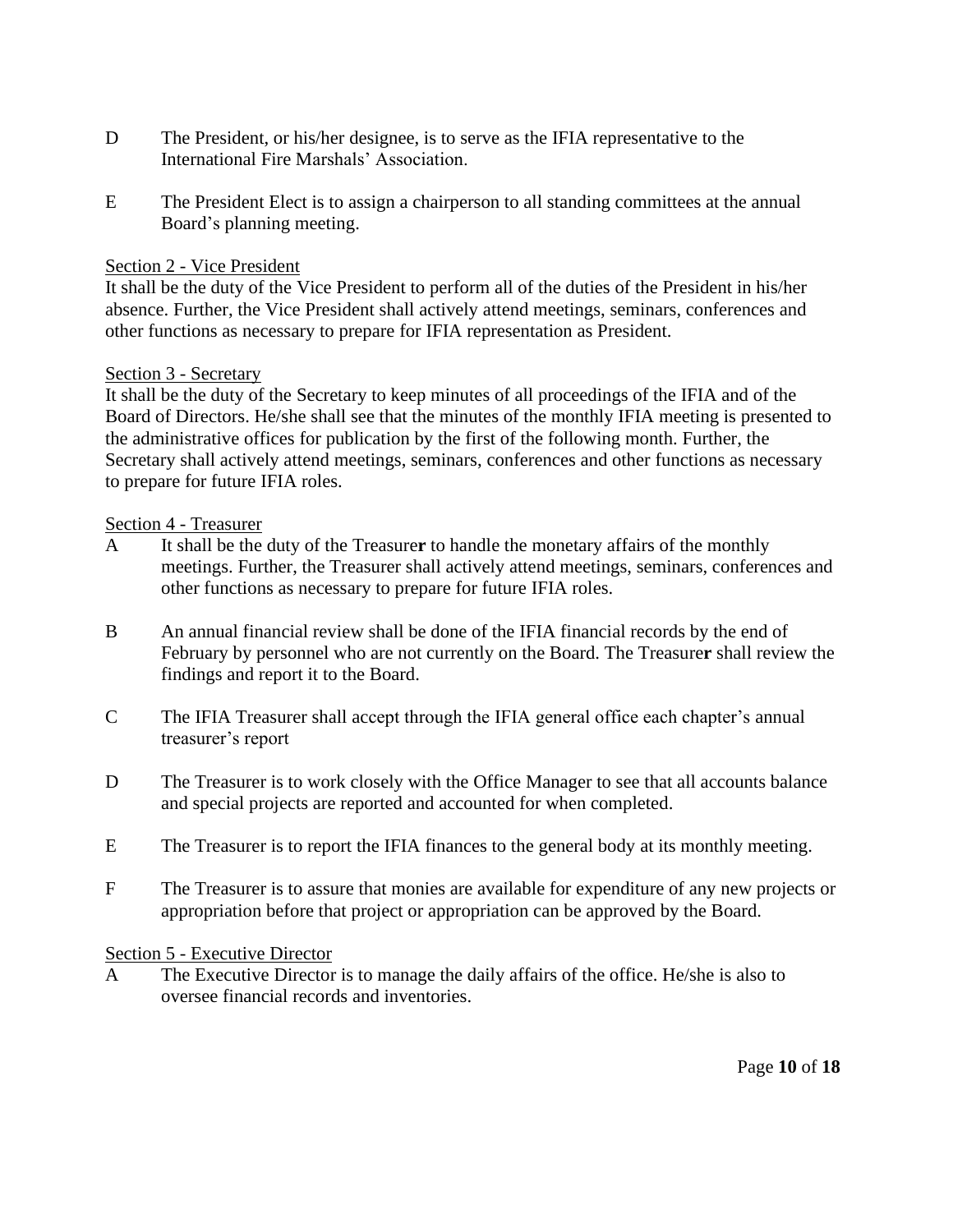- B He/she is to seek grants from the private and public sector to accomplish the missions of the IFIA.
- C The Executive Director is to assure timely renewing of the State Corporate Status, Federal Not-For-Profit Exemption, Federal income tax reporting, not-for-profit mailing status with the United States Post Office, and to oversee the office staff and set policies for procedures.
- D The Executive Director is to cooperate with State and National organizations within the guidelines set by the Board.
- E The Executive Director during the annual planning meeting shall present a recommendation to the Board on proposed changes in rates of pay for the office staff and instructors.

#### Section 6 – Deputy Executive Director

- A The Deputy Executive Director shall assist the Executive Director in the execution of his/her duties, and in other jobs as directed by the Board. In the absence of the Executive Director, the Deputy Executive Director shall assume the role and have the responsibilities of the Executive Director.
- B Shall actively assist the Executive Director
- C Shall serve as Membership Chair

#### Section 7 – Past President

- A The Past President will Find candidates for the position of Treasurer, and shall assure that each nominee is eligible, and has the support of his/her Chief or CEO.
- B He/she will assume other jobs as assigned

#### Section 8 - Legislative Liaison

- A The Legislative Liaison will serve as the "point person" between the IFIA, lobbyists, and any State officials for the purpose of Illinois legislation. He/she will give reports to the Board in person, and through emails, as appropriate. When necessary that person, along with other Board members, will provide testimony on pending legislation in Springfield.
- B He/she may attend the Fire Advisory and Fire Services Association meeting as able.
- C He/she may provide testimony at NFPA, ICC, and other national groups as appropriate.

#### **ARTICLE VII OFFICE STAFF**

Section 1 – Office Staff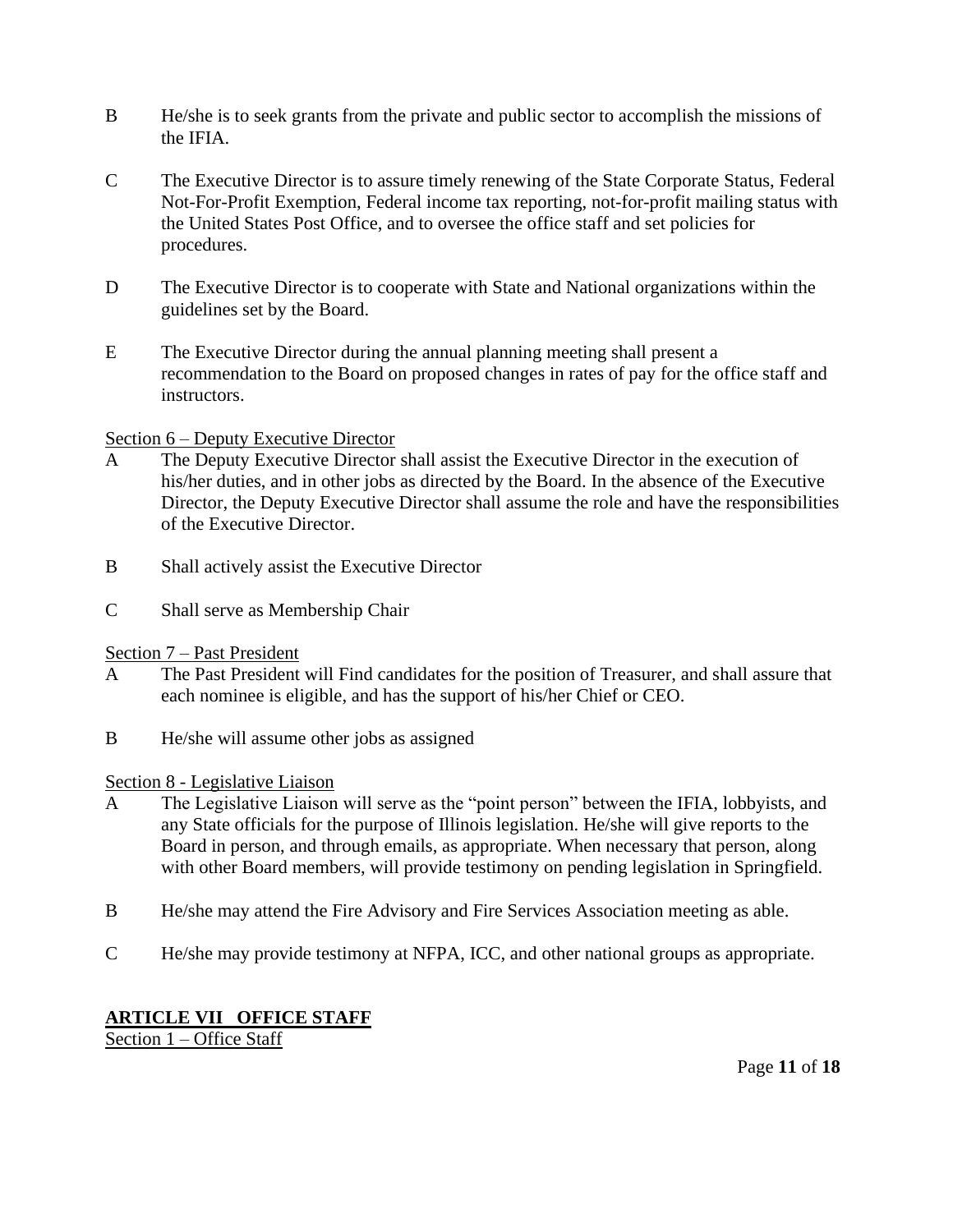The Executive Director, with the approval of the Board, shall hire an office manager and other support personnel, as needed, to continue the ongoing operation of the IFIA. They shall be compensated at an hourly rate as approved by the Board.

#### Section 2 - Office Manager

- A The Office Manager shall keep an accurate accounting of funds received, funds dispersed, the balance of the funds on hand and monies due, to make a summary report through the Treasurer for each meeting and a complete report at least once annually. These summaries shall be in written form.
- B A financial review will be conducted annually. The people conducting the review must not be current or past members of the Board of Directors. The Office Manager will collect all chapter records and submit them for audit with the permanent records of the IFIA.
- C The Office Manager shall countersign all orders granted, maintain a record of all Active Members, Associate Members, and Honorary Members.
- D The Office Manager is to receive and respond to business communications received by the IFIA. This shall be done in conjunction with, and with approval of the President of the IFIA.
- E Other duties include, but are not limited to:
	- 1. Handle all requests for books, audio/video materials, manuals, and shall inventory, record, and ship and bill for these accounts.
	- 2. Work with the special events chairperson for notification, registration, accounting of funds and participants, scheduling of participants, and programs for monthly meetings and events.
	- 3. Assist the Fire and Life Safety, Codes and Professional Development, Certification Committee, and Social Committee Chairpersons in mailing notification of events and projects, scheduling of participants, and accounting for any funds.
	- 4. To schedule printing, answer correspondence, handle across the counter sales, telephone requests, and maintain records of transactions.
	- 5. To send out Association monthly meeting notices (notes, minutes, and appropriate correspondence) to all members of the IFIA.
	- 6. Notify and register participants for IFIA courses, keep records, registration, and collect funds.

#### **ARTICLE VIII - COMMITTEES**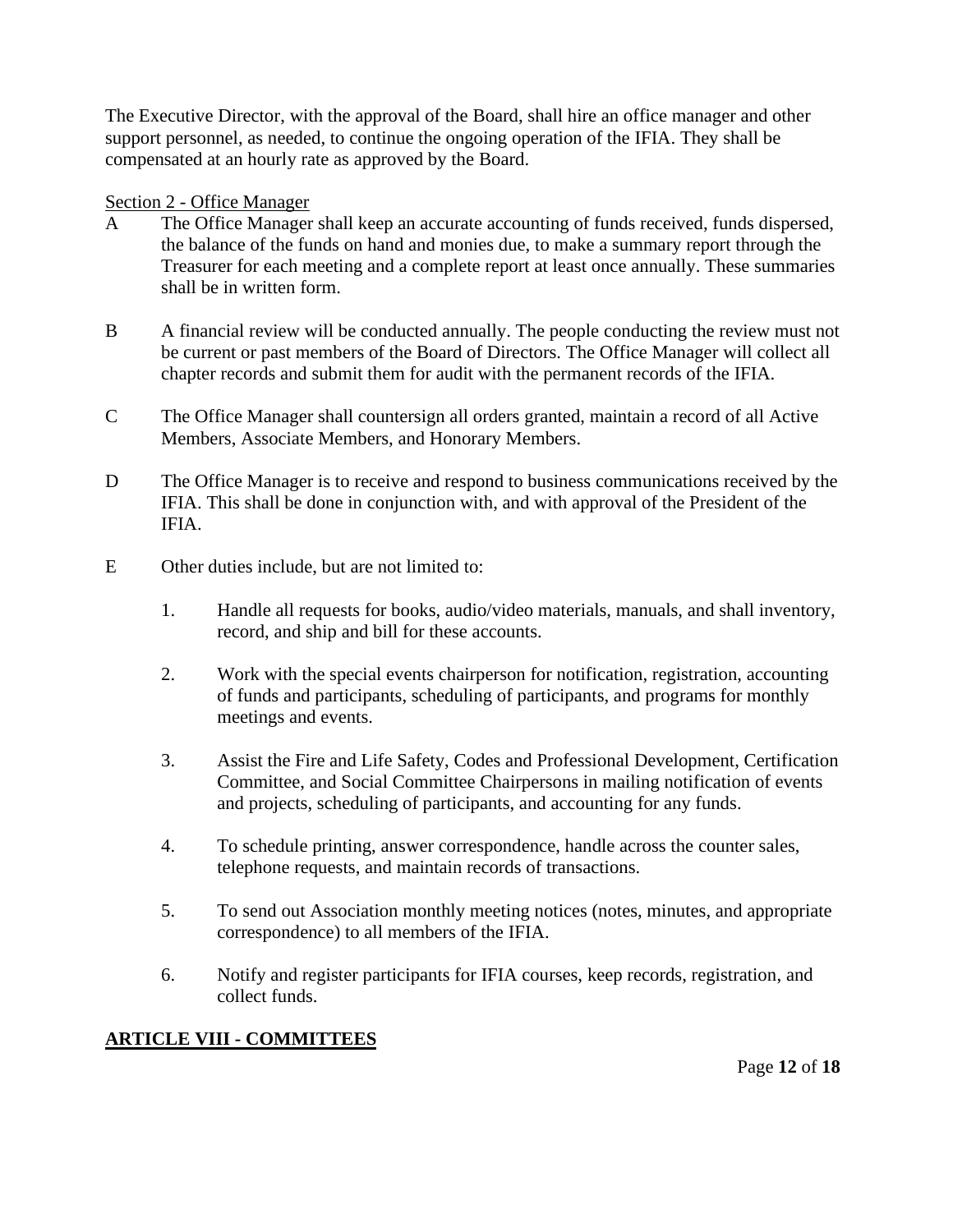Section 1 - Standing Committees

Members of standing committees shall be members of the IFIA as defined by ARTICLE III

The Standing Committees of this Association shall be as follows:

A. Codes and Professional Development

Duties shall be to become knowledgeable of existing as well as proposed or pending laws of Federal and State agencies.

They shall arrange for the dates, location, sponsors, and programs for the mini-seminars, including all related functions and details. They shall also provide a list of potential speakers for the annual Fire and Life Safety Conference.

#### B. Fire and Life Safety Education

Duties shall be to assist in obtaining speakers for the Annual Fire and Life Safety Conference, mini-seminars, and to arrange for the program for the Fire Prevention Awards meeting.

Representative job functions include, but are not limited to the Annual Conference and Fire Prevention Awards ceremony.

This committee shall plan and provide quality control for special seminars, programs, campaigns, and Statewide events related to the topic. The Committee may designate such subcommittees to handle various projects as needed.

The Committee shall provide a list of potential speakers for the Fire and Life Safety Conference. They shall also coordinate the Fire Prevention Awards luncheon, represent the IFIA on the State Fair project, and represent the IFIA on various committees dealing with fire safety education projects.

#### C. Certification

Duties shall be to work with any OSFM Committees dealing with certification of Inspectors, Educators, and Investigators. This committee shall serve as liaison with the Division of Personnel Standards and Education of the Office of the State Fire Marshal, or any other certification agency.

#### D. Social

The group shall manage the social events for the general good and welfare of the membership, such as the golf outing and the December holiday meeting

#### E. Annual Fire and Life Safety Conference

This shall be comprised of members of the Board, the FLSE committee, and Code and Professional Development committee. They shall present to the Board of Directors, for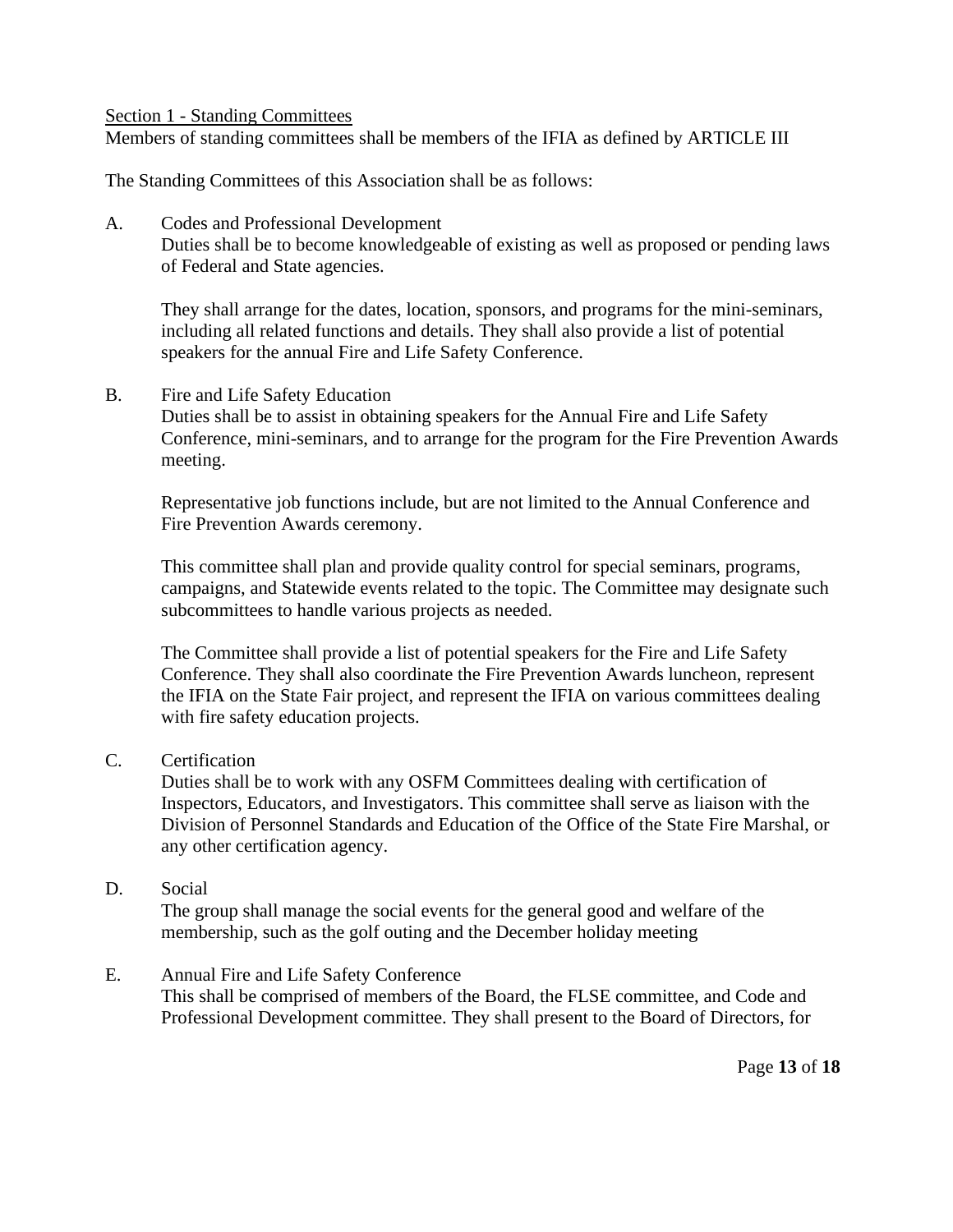approval, the dates, location, sponsors, and programs for the Annual conference including related functions and details.

F. Legislative Liaison

The Legislative Liaison is appointed by the Board on an annual basis in January of each year. This person will report on any legislation that is relevant to the IFIA.

#### G. Fireworks

This committee, appointed by the Board, shall monitor legislation and activities dealing with fireworks within the State of Illinois. They may be needed to provided testimony to Illinois legislators and other officials.

#### H. Public School Advisory Committee

This committee, appointed by the Board, shall meet as necessary with representatives of the OSFM and the Illinois State Board of Education to deal with issues related to school safety.

Section 2- Ad-Hoc Committees

Ad-Hoc committees may be appointed by the President with the approval of the Board from time to time.

#### **ARTICLE IX - ELECTION OF OFFICERS**

#### Section 1 - Nominations

In addition to candidates nominated each October by the Nominating Committee, candidates may be nominated from the floor during the regular meeting in October, when the IFIA slate is presented, and November, when elections are held. Any candidate nominated from the floor must furnish written evidence of support and approval of their Chief of the Department or privately owned fire department CEO, or employer within 10 days of the nomination. Failure to do so will void the floor nomination. If said member was nominated in November, and elected to the position, the next eligible member with the highest votes will then assume the position.

#### Section 2 - Election

The officers of the IFIA shall be elected during the regular meeting held each November. If more than one person is running for Treasurer, voting for that office shall be by paper ballot of the voting member organizations. Only one vote shall be cast by each voting member organization.

#### Section 3 - Assuming Office

The newly elected officers shall be qualified to take office from their predecessors following their oaths of office in December.

#### **ARTICLE X - FISCAL YEAR**

The fiscal year of the IFIA shall begin on the first day of January and shall end on the last day of December each year.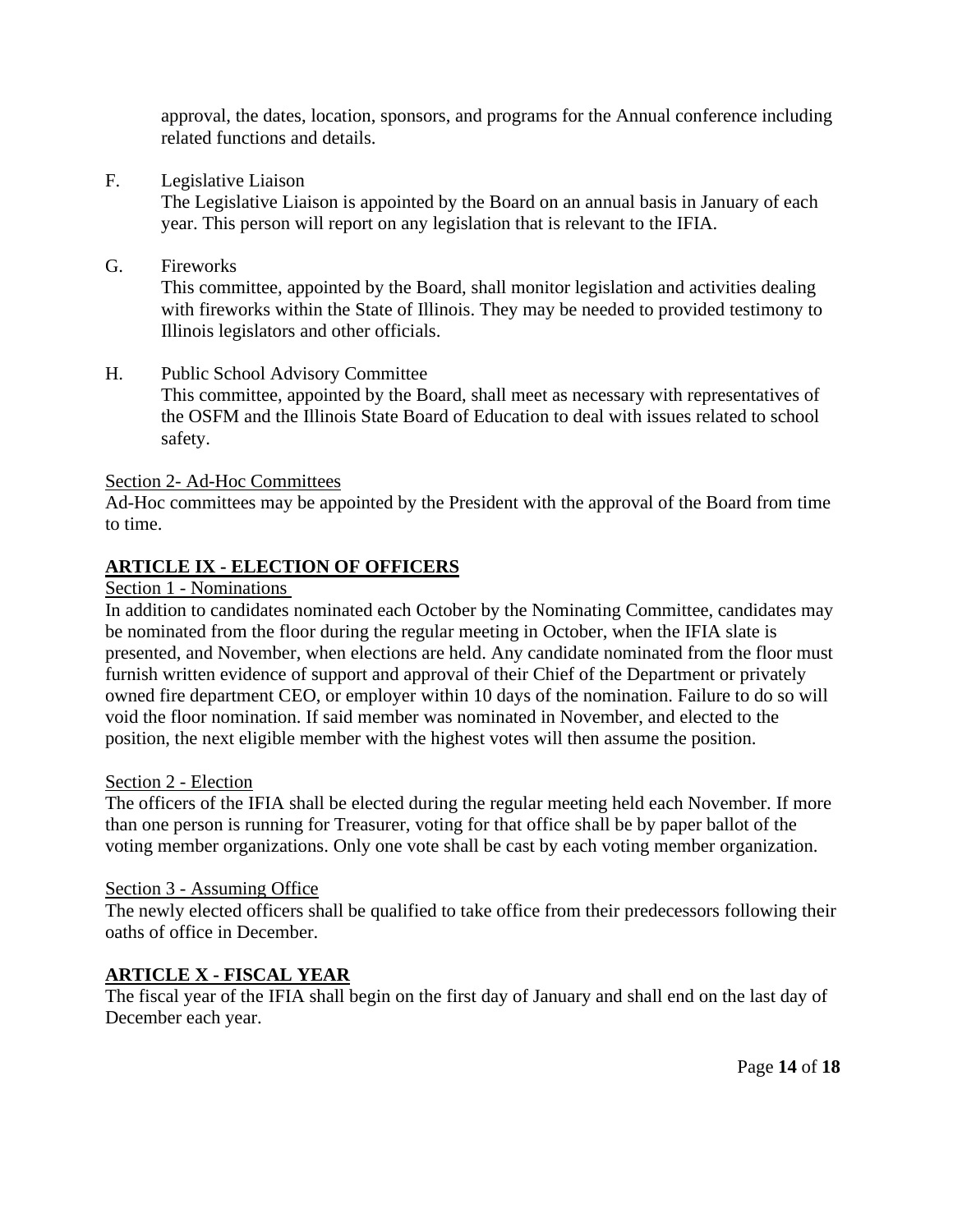#### **ARTICLE XI - ASSESSMENTS AND DUES**

#### Section 1 - Dues Set

By-Laws of the IFIA provide for annual membership fees or dues. Active Members and Associate Members are obligated to remit dues each January. Special assessments may also be provided in the Association By-Laws.

#### Section 2 - Delinquent Dues

Whenever any Active Member or any Associate Member is delinquent and in default on remittance of annual dues for a period of more than 120 days, that membership may be suspended or terminated by the Board of Directors. Resumption of such membership shall require the payment of annual dues.

#### **ARTICLE XII – VOTING/MEETINGS**

#### Section 1 - Maximum Votes

For each matter brought to the floor of any regular or special general membership meeting of the IFIA, an individual present as the voting representative of an active member organization shall be entitled to cast one vote. No single member organization shall be entitled to more than one (1) total vote. No individual may vote representing more than one organization. There shall be no proxy voting.

#### Section 2 - Notice of Meeting

Regular monthly meetings and special meetings of the IFIA shall be held as provided in the By-Laws proceeded by a written or electronic notice sent at least ten (10) working days in advance of the date called.

#### Section 3 – Regular Membership Meeting Quorum

A quorum of two (2) Board members and ten (10) active members shall constitute a quorum for any meeting of the IFIA provided that if less than a quorum is present at that meeting the majority of the members who are present may reschedule the meeting to another time.

#### Section 4 - Simple Majority

With the exceptions provided in ARTICLE XII, SECTION 5, the IFIA shall be empowered to transact its affairs on matters brought to the floor on any regular or special meeting by a simple majority vote of the individuals present as representatives of active member organizations at that meeting.

#### Section 5 - Amendments to the By-Laws

The IFIA, by a two-thirds (2/3) roll call vote of the individuals present as representatives of active member organizations at any regular or special meeting, shall have full power to alter, amend, repeal, or adopt new By-Laws of the IFIA, provided that all members organizations of the IFIA have been given at least thirty (30) days advanced notice of such change.

#### **ARTICLE XIII – DISSOLUTION OF THE IFIA**

Page **15** of **18** A The IFIA shall not be dissolved except by a ¾ vote by the Executive Board, in person. The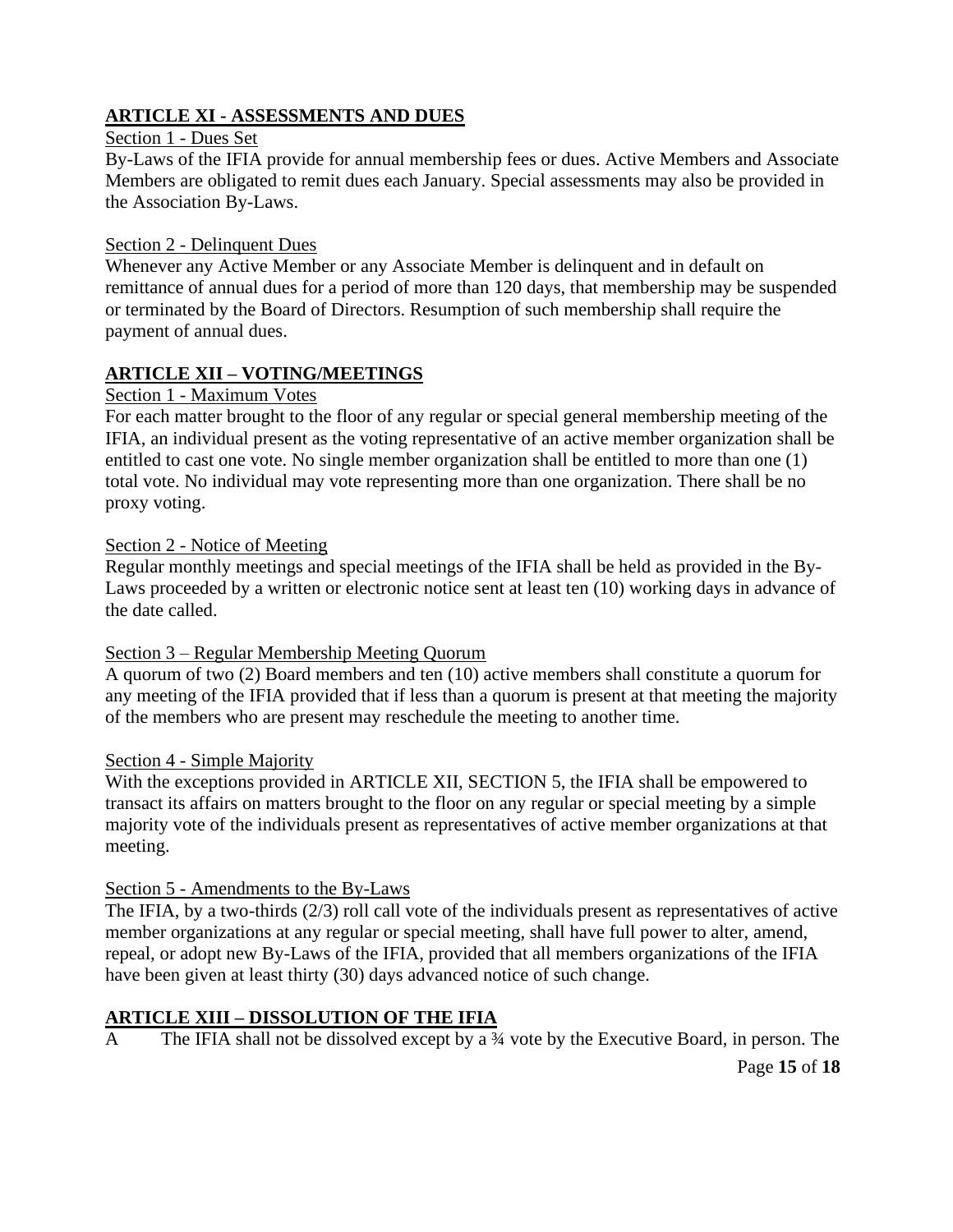vote would then require a simple majority vote by the members present at a membership meeting. The membership meeting for this action would require a minimum 30-day prior notice.

B Upon the dissolution of the IFIA, the Board shall, after paying or making provision for the payment of all of the liabilities of the Association, dispose of all of the assets of the Association in such manner or to such organizations that meets the mission of the Association, and are a Section  $501(c)(3)$  organization.

#### **Article XIV – INUREMENT OF INCOME**

No part of the net earnings of the IFIA shall inure to the benefit of, or be distributable to, its members, trustee, officers, or other private persons, except that the IFIA shall be authorized and empowered to pay reasonable compensation for expenditures paid on behalf of the IFIA

#### **ARTICLE XV – MEMBERSHIP WITH OTHER ORGANIZATIONS**

Section 1 – International Fire Marshals Association

The Illinois Fire Inspectors Association has established itself as Chapter 15 of the International Fire Marshals Association (IFMA) a membership section of the National Fire Protection Association (NFPA).

Section 2 – International Code Council

The Illinois Fire Inspectors Association has established itself as Chapter 43 of the International Code Council (ICC).

#### Section 3 – National Fire Protection Association

The IFIA has established itself as a member with the National Fire Protection Association (NFPA).

#### Section 4 – Operation

When the IFIA conducts business related to membership of other organizations, they shall comply with Constitution and By-Laws of those organizations.

#### Section 5 – Liability

The International Fire Marshals Association, the National Fire Protection Association, or the International Code Council shall not be held liable for any financial obligations or financial responsibilities being incurred or assumed by IFIA.

#### **ARTICLE XVI - DUES**

#### Section 1 - Active Members

Annual dues for active member organizations shall be established by the Board as authorized in ARTICLE XI, SECTION 1 of the By-Laws of the Association without regard for the number of persons representing that active member. New member organizations that join on the dates of, or following the Annual Combined Conference, pay annual dues immediately to be applied to the next following fiscal year. No dues shall be payable for the balance of the current year.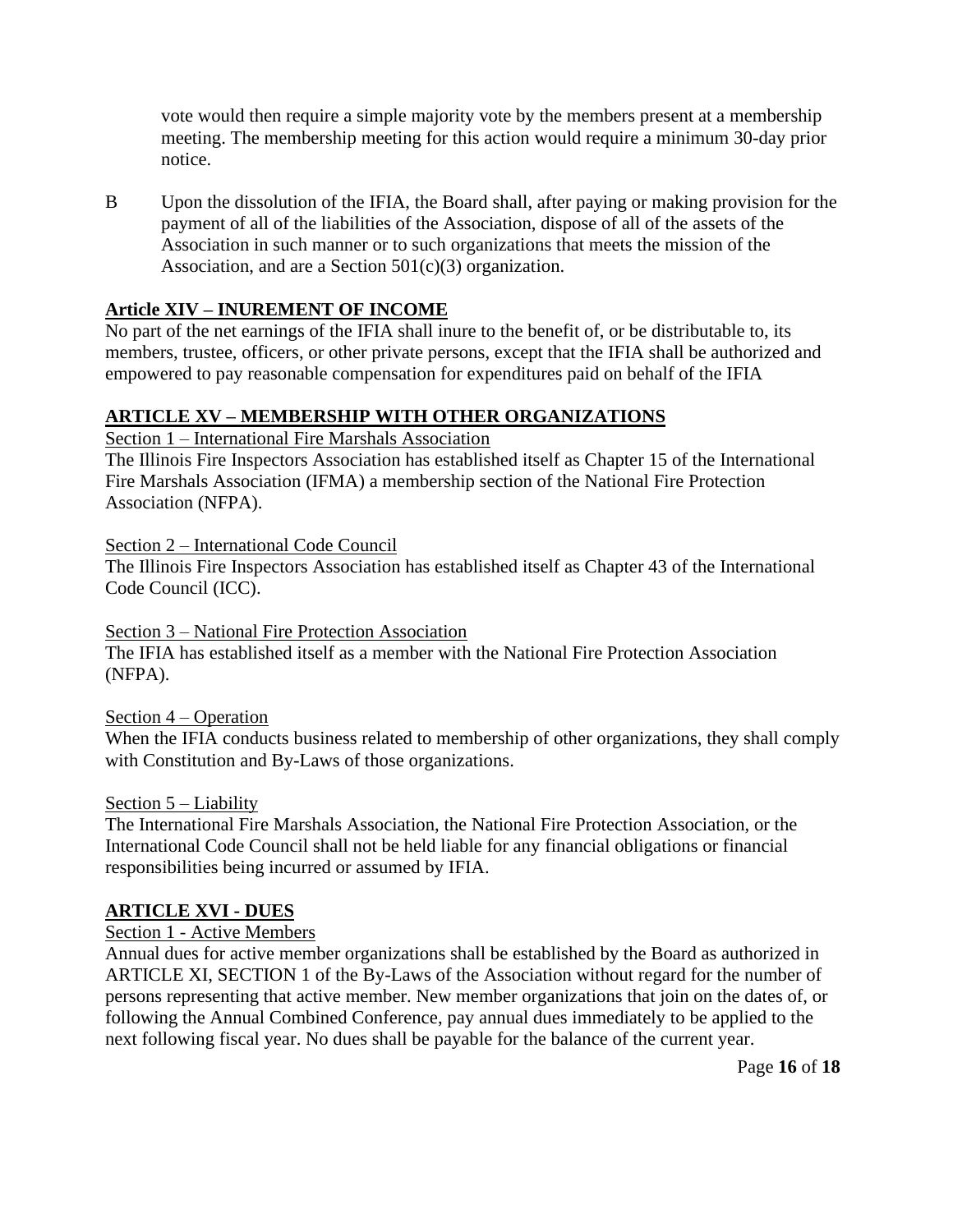#### Section 2 - Associate Members

Annual dues for Associate Members shall be established in ARTICLE XI, SECTION 1 of the By-Laws of the Association without regard to the number of persons representing that member. New member organizations that join on the dates of, or following the Annual Fire and Life Safety Conference, shall pay annual dues immediately to be applicable to the following fiscal year. No dues shall be payable for the balance of the current year.

#### Section 3 - Office of the State Fire Marshal

The Office of the State Fire Marshal shall have the same status as an Active Member.

Section 4 - Invoicing

An invoice for dues assessed each Active and Associate Member shall be mailed during each November.

#### **ARTICLE XVII - MEETING DATES**

A monthly meeting shall be held on the fourth Friday of each calendar month; however, upon proper notification as provided for in ARTICLE XII, SECTION 2 of the By-Laws, the Board may elect to change any monthly meeting date.

During the month of the Fire and Life Safety Conference, and July and August, there will be no monthly membership meetings.